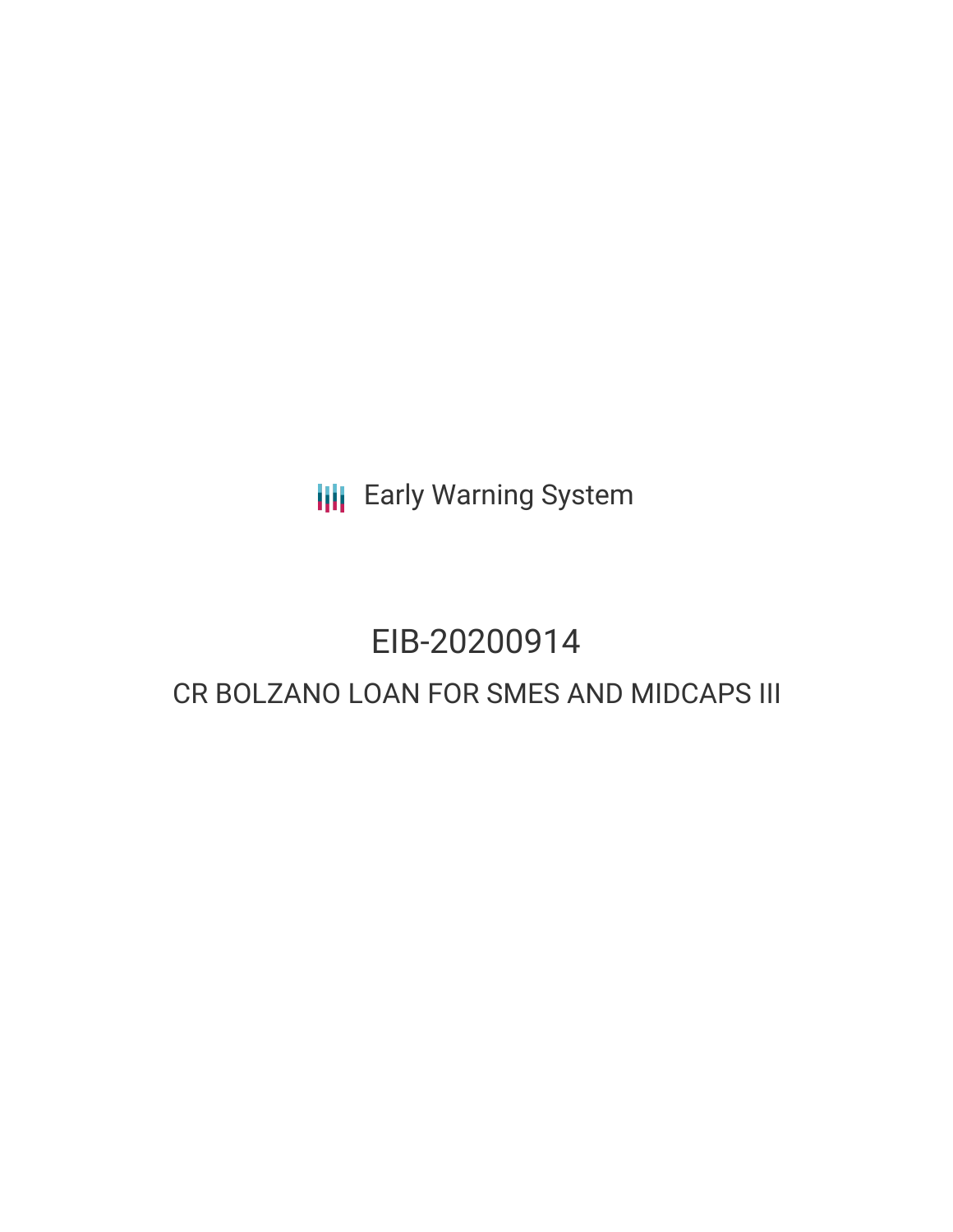

## **Quick Facts**

| <b>Countries</b>              | Italy                             |
|-------------------------------|-----------------------------------|
| <b>Financial Institutions</b> | European Investment Bank (EIB)    |
| <b>Status</b>                 | Proposed                          |
| <b>Bank Risk Rating</b>       |                                   |
| <b>Borrower</b>               | CASSA DI RISPARMIO DI BOLZANO SPA |
| <b>Sectors</b>                | Finance                           |
| <b>Investment Type(s)</b>     | Loan                              |
| <b>Loan Amount (USD)</b>      | \$72.29 million                   |
|                               |                                   |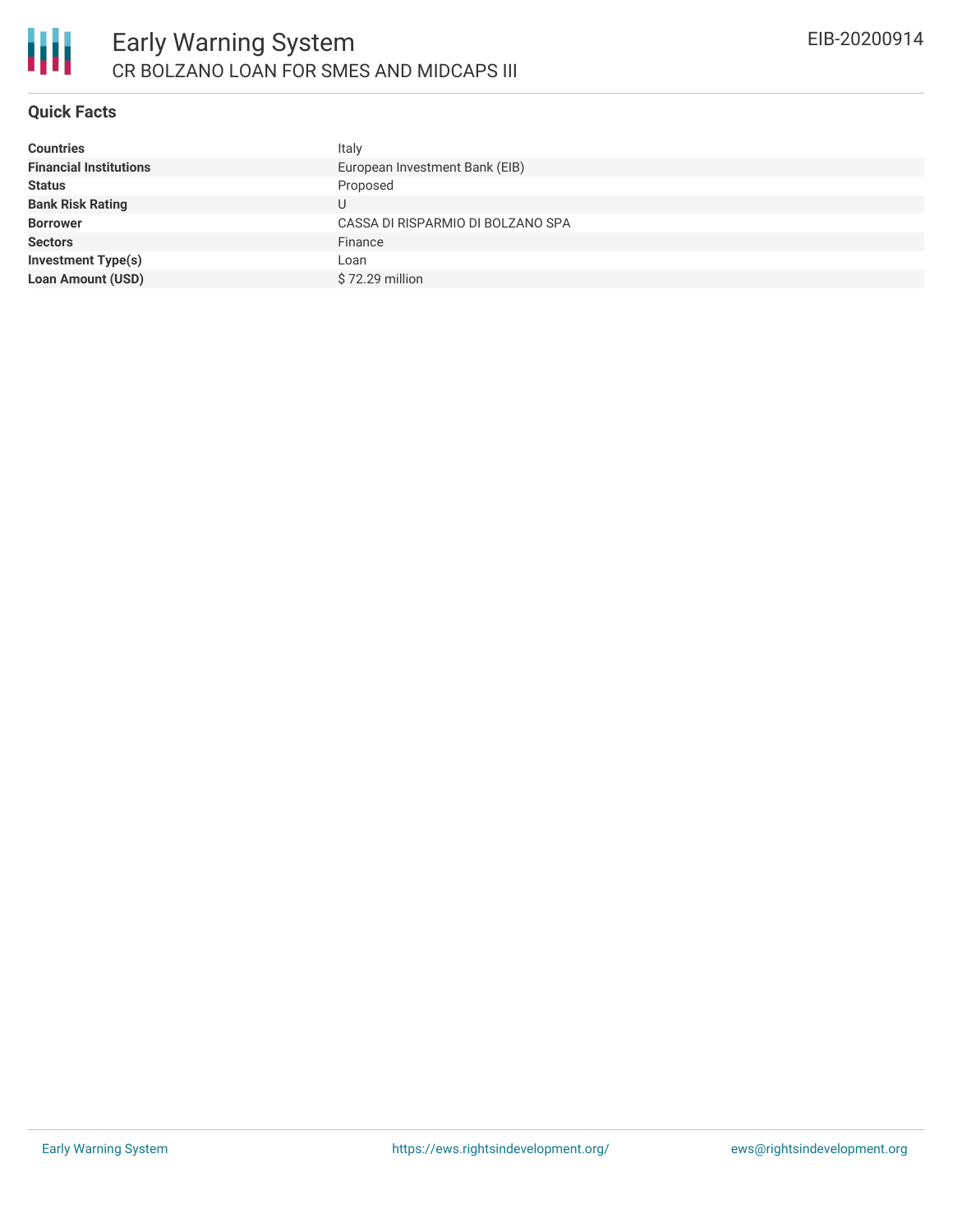

## **Project Description**

Loan facility for the financing of projects promoted by small and medium-sized enterprises (SMEs) and mid-caps in various sectors, including services, agriculture, and tourism mainly in Italy. At least 70% of the loan will be allocated to SME investments. At least 25% of the facility will be dedicated to Climate Action and Environmental Sustainability projects.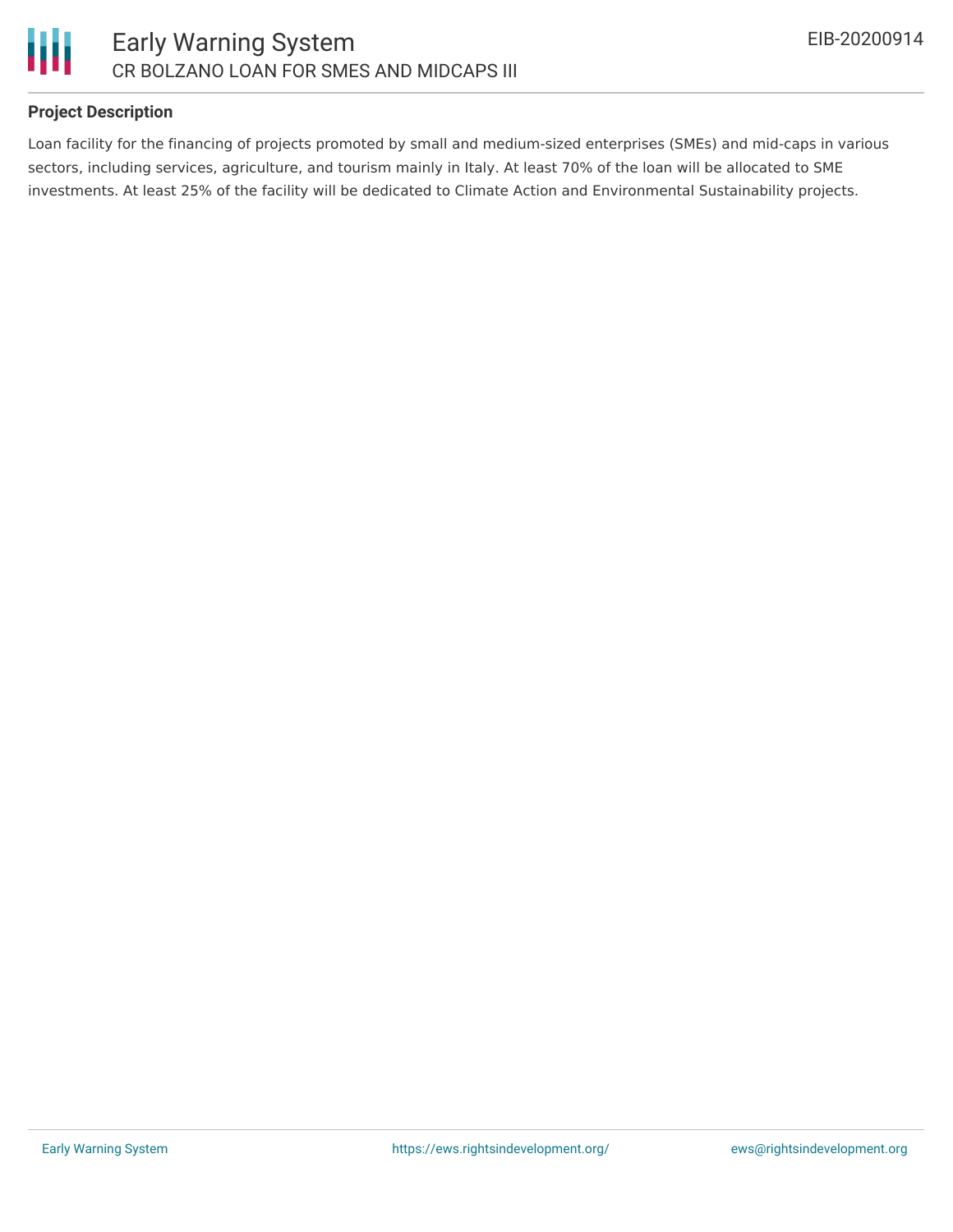

### **Investment Description**

European Investment Bank (EIB)